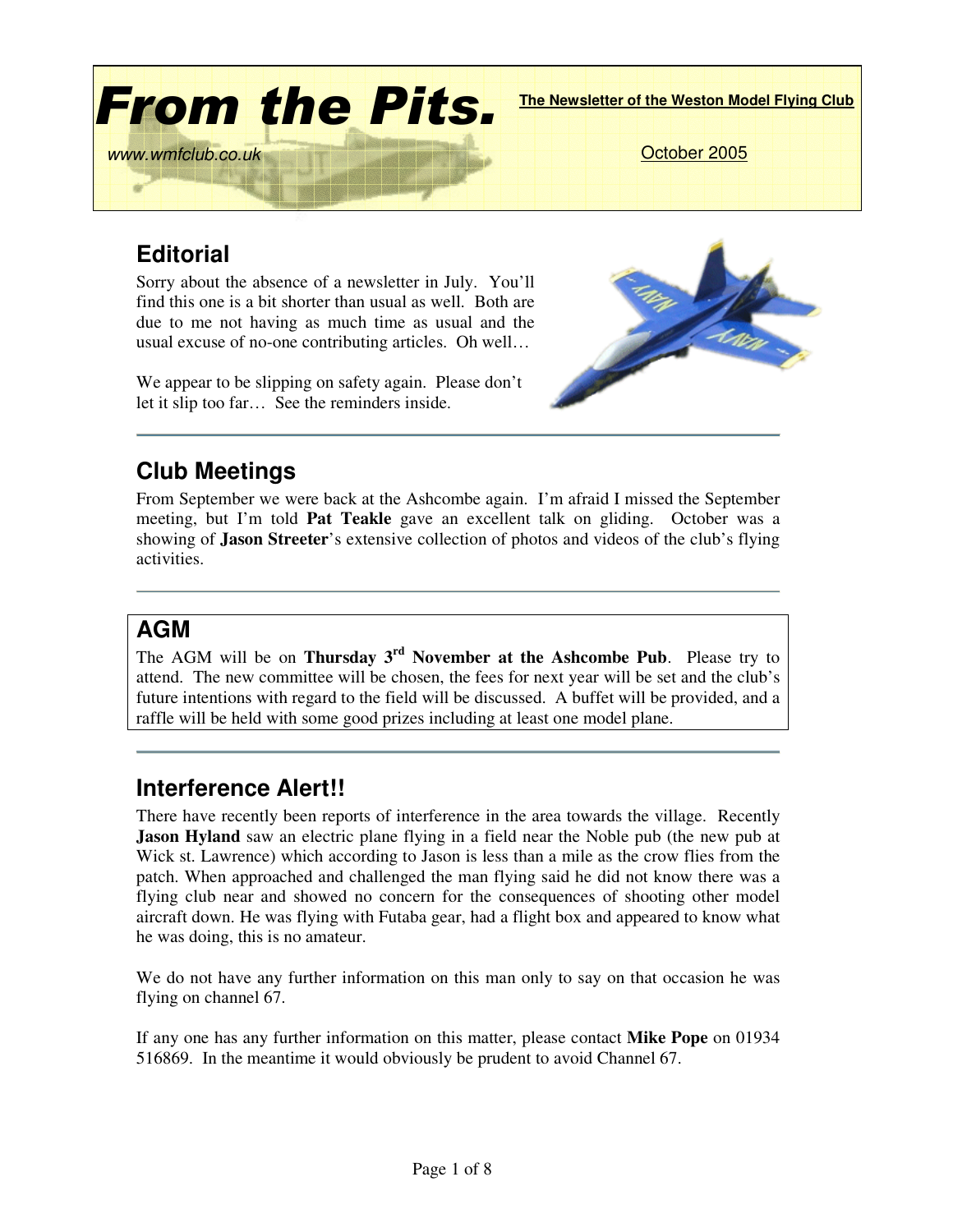#### **Members Handbooks**

New members of the BMFA are provided with a BMFA Handbook on joining. Earlier this year there was a problem with getting the handbooks and a number of club members who joined this year did not get their handbook with their BMFA Insurance certificate.

We now need to catch up with this lapse and I have a batch of un-issued handbooks for those members. Unfortunately I am not sure who got missed out! Would any NEW members of BMFA this year who did NOT get a handbook please let me know so that I can rectify this omission.

**Safety** DON'T taxi back to the pits or towards pilots standing on the patch! They cannot see your model if they are flying, so cannot get out of the way if it gets out of control and runs towards them.

#### **Peter Jones**

Membership Secretary

## **Technology Corner**

These two examples of hi-tech rotary-wing flying machines were spotted at the field this summer. What else does the future hold??





#### **Flying Site Improvements**

We are looking into putting some coarse gravel down in the car parking area to reduce the amount of mud around the cars this winter. At the time or writing it had not yet happened but look out for something soon.

#### **Safety**

There was an incident recently when part of a silencer came loose and hit a car. Although there was no suggestion that the model was actually over the cars, it's a reminder to

- Keep well away from the cars, not just from over them, and
- Make sure your silencer is secure. Use locking nuts, or wire the back part to the front.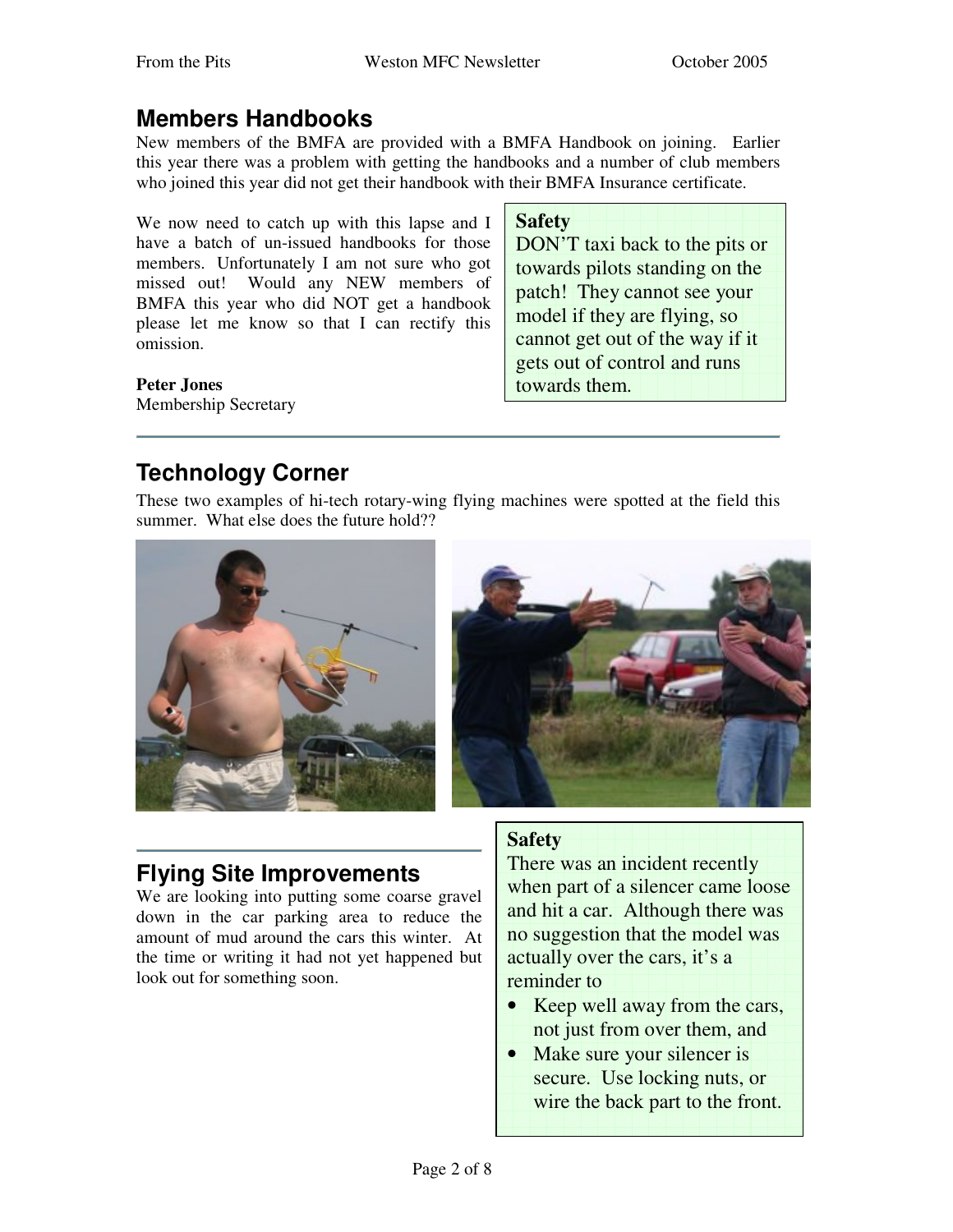## **Seen at the Field**

Another scale model by **Bernard Sutton**, this SE5 flew well after some trimming, but was badly damaged in a hard landing later.

Of particular interest are the functional exhaust pipes, from brass tube silver-soldered to the 4 stroke exhaust manifold.





# **Sycamore Trophy**

The Rhubarb Stick trophy is well known in the club as the reward for the month's most spectacular or embarrassing mishap. Recently however, **Ron Bebe** thought that helicopter flyers were getting a disproportionate share of the awards and merited their own trophy. Consequently Ron presented the club with the Sycamore Trophy. The latest worthy winner was **Dave Cuff** who managed to plug his helicopter battery straight into the 12-volt supply instead of the battery charger, and was seen frantically trying to unplug it before the whole helicopter went up in flames!

## **BMFA**

Just to let you know in advance of our AGM, that the BMFA is proposing an increase in their fees of £2 for Seniors and £1 for juniors for 2006. Obviously this will be taken into account when setting the club fees.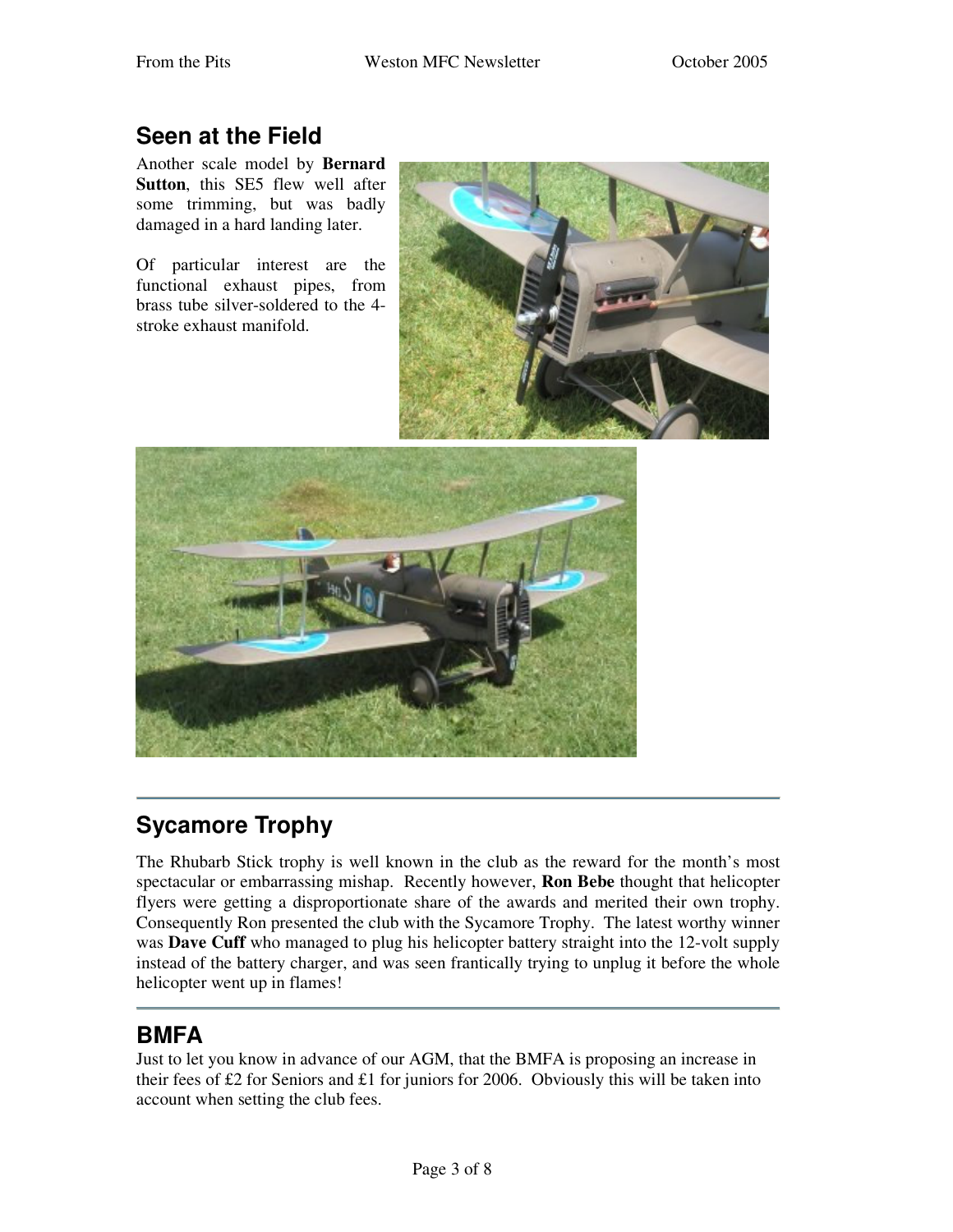#### **Summer Family's Day Event**

Back in July **Alan Meaney** organised a family's day event at the field. The weather was perfect, the site was ideal, but unfortunately very few people turned up. Those of us who did were treated to an excellent show of live music supplied by **Rob Dixon** and his band, with **Peter Spragg** on guitar.





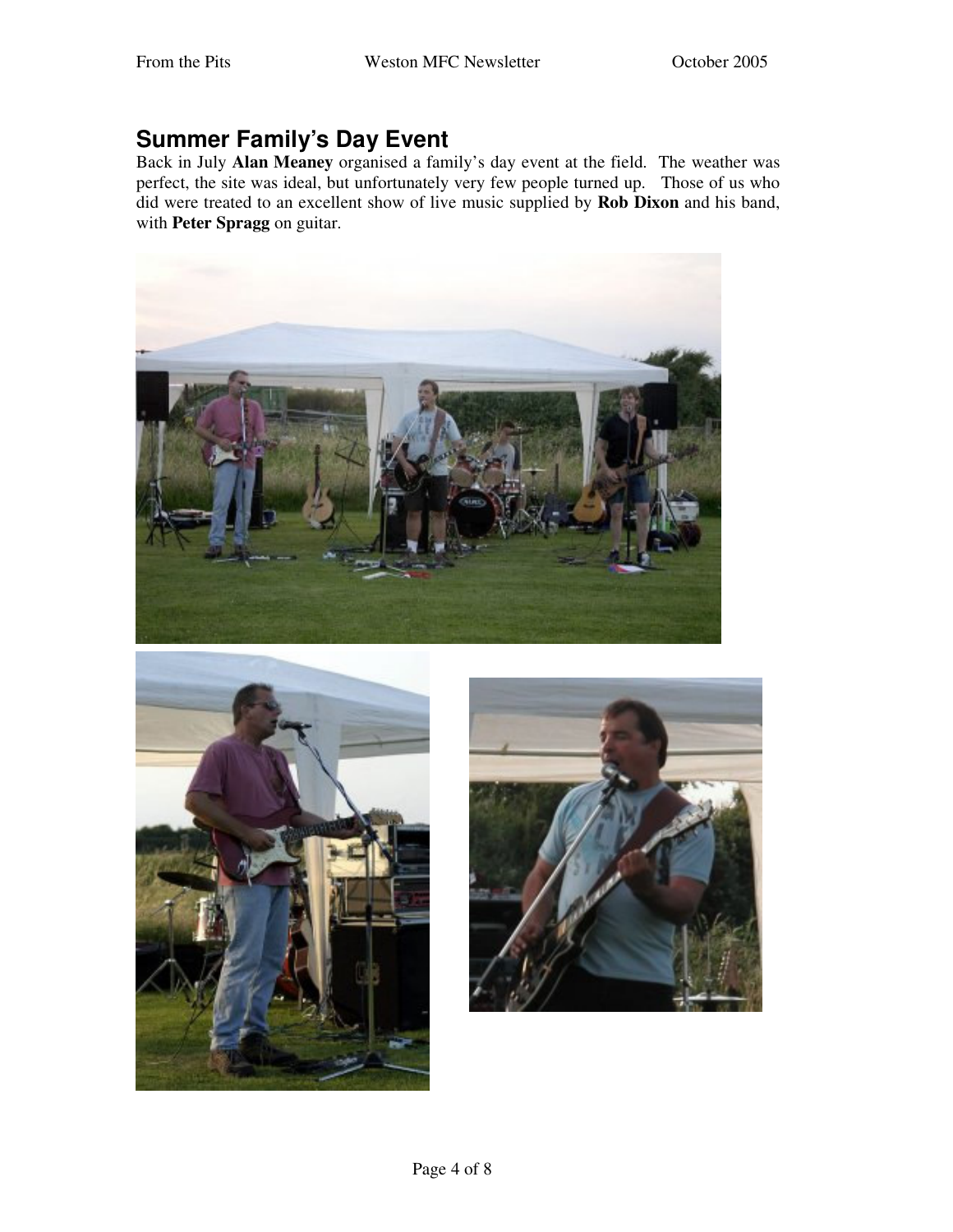

The band was joined at one time by **Alan Meaney** on guitar…



…And **Ivan Steerment** on Barbeque…

#### **New Year Social Event**

**Alan Meaney** has organised another social event, this time for the New Year. On January 14<sup>th</sup> there will be a skittles evening at the Red Cow, Brent Knoll. There are only 50 tickets available, at £10 each, on sale at the AGM. The price includes entry to a raffle with a large (non-modelling!) prize.

Directions:

The Red Cow, Brent Street, Brent Knoll, Highbridge, Somerset TA9 4BE

From Weston, take the A370 south, turn right at Brent Road and follow round to Brent Street.

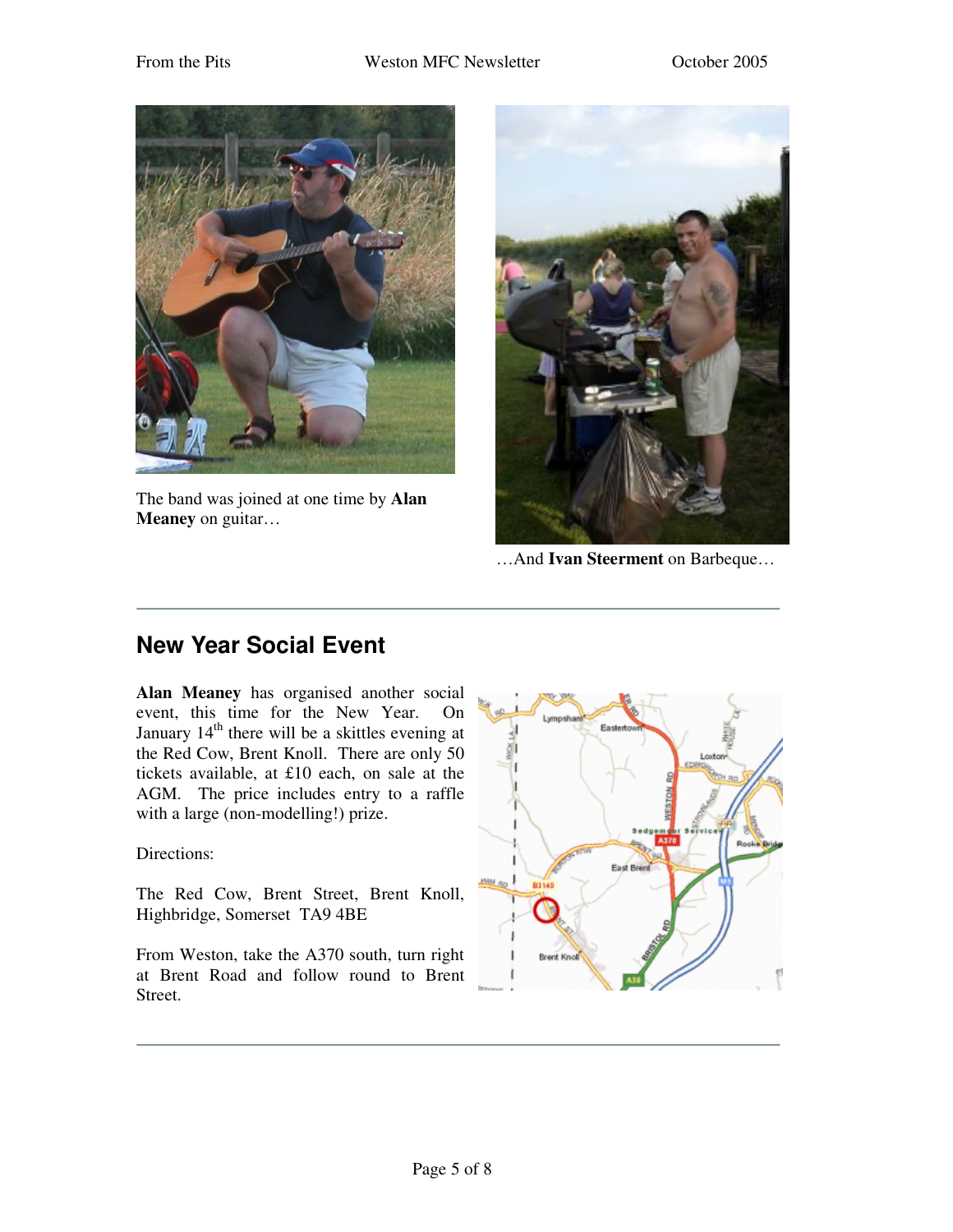## **The Sheep Dip.**

This is a story I wrote a few years back. OK, it's nothing whatsoever to do with flying, but (a) I've got a page to fill and nothing else to put in it, (b) it might amuse someone, and (c) it's true…)

It was in 1974. I had just left university, and was spending a few weeks helping out at the family home before moving to Bristol to start work at Rolls-Royce. A few years previously, my parents had bought an old run-down farmhouse in Shropshire to renovate, along with a couple of acres of land. My father, an engineer in a power station, had always wanted to be a farmer, and now saw his chance. After a fairly disastrous episode keeping cattle, he decided on sheep. After all, sheep just stand in a field and eat grass, don't they? We had about eight I recall.

By law sheep have to be dipped once a year. Of course 'proper'farmers have no problem here, they have a large tank with a fenced path leading the sheep straight in. With just eight sheep, we couldn't afford anything like that. My dad, a Scotsman whose motto was always "I'm not paying for that when I can do it myself for nothing", decided to improvise. He sank an old iron bath in the field and filled it with dip. The next step, as he explained to my increasing horror and disbelief, was simple. We would pick the sheep off one at a time, tie its legs together and then, holding it upside-down by its feet, dip it in the bath much as one would dunk a biscuit in a cup of tea...

It's not until you've tried to wrestle a fully grown sheep to the ground that you realise just how big and strong these animals are. It took us an hour for the first one, and that was after isolating it in an 8'by 8'shed. Once on its back, however, all resistance ceased and we were able to tie its legs together easily.

The next part is best imagined. The two of us, dressed in overalls, gloves and goggles (you're not supposed to get this stuff on your skin or eyes) drag a sheep upside down across a field and dunk it in a bath...

Of course the other thing that 'proper'farmers do is to get the sheep sheared before dipping. We hadn't...

It's not until you've tried to lift a fully grown, waterlogged sheep out of a bath that you realise just how much water a fleece can absorb. We couldn't lift it out. I spent the next ten minutes holding the poor thing's head above water while my dad rushed around frantically trying to make an A-frame out of scaffolding poles, with the intention of hauling the sheep out with a pulley, until it occurred to us to just cut it free and let it clamber out by itself, which it eventually did.

We stood and looked at each other. It had taken us two hours to half-dip one sheep. Most of the dip had gone, there was more on us than on the sheep, and we were totally exhausted. In one of his better decisions, Dad said "I think we'll call it a day for now".

And that was that. He later got a local farmer to dip the sheep along with his own flock, which is what I'd suggested in the first place.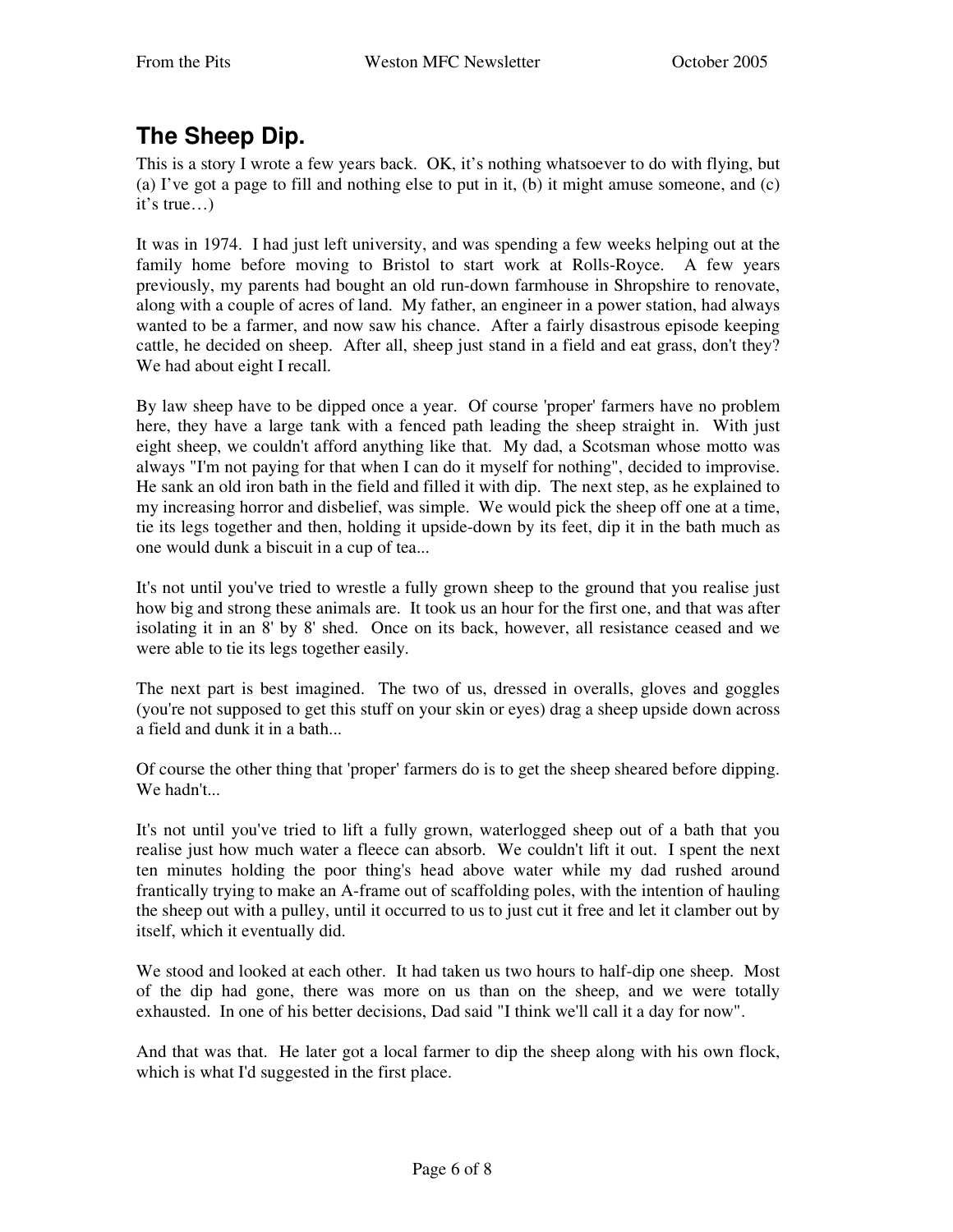I rather hoped that would cure my dad of his eternal optimism of how easy everything was going to be, but then I've thought that numerous times before and since. About the same time he bought a second-hand tractor, a 1950s Massey-Ferguson with an open rear seat, no cab or roll-bars, the type commonly known as a death-trap. I asked him what would happen if it turned over. "No problem" he replied, "I'll jump clear". I looked at the metal steering wheel just above the knees, the levers, brackets and battery boxes around the seat, apparently carefully designed to catch on clothing, and thought "I couldn't jump clear of that, what chance has he got?". I implored him never to use it on anything other than flat ground.

Two years ago, while repairing the track that leads around the side of the hill to their house, the edge of the road began to give way. My dad, now in his mid-seventies and with arthritis in both knees, jumped clear as the tractor rolled sideways down a 45-degree slope and finished 20 feet down on its back.

We don't believe in Gods, so I guess it must be the Law of Averages which lets you get away with the ones which really matter. I have a feeling, though, that he's used up the family's quota for quite some time...

#### **Determination**

Sometimes it's hard to accept that it's not going to fly like that…





#### **Safety**

Don't forget that you should not fly when there are people out on the patch. Although it may be frustrating to have to wait, you must do so rather than risk flying and having to land urgently with someone still out there.